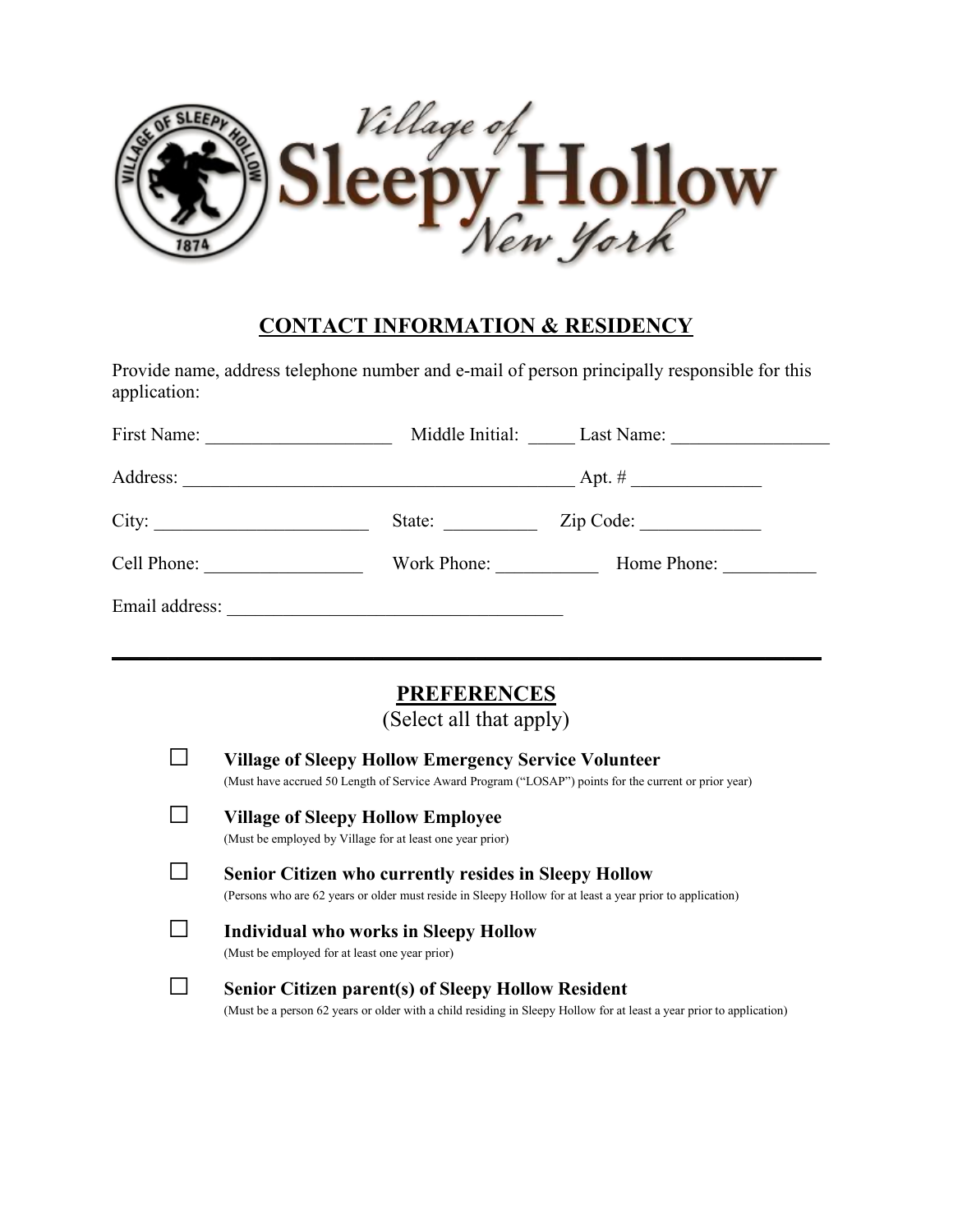# **OCCUPANCY, EMPLOYMENT AND INCOME**

- 1. List the name, relationship, and date of birth for all persons who will reside in the affordable housing unit.
- 2. Provide employment information for each person 18 years or older.
- 3. Provide the gross annual income for all persons 18 years orolder who will reside in the unit, including students. NOTE: Student income for full time students will not be considered for purposes of determining income eligibility.
- 4. List annual salary/wages separately from other income such as alimony, child support, SSI, SSD, pension, investment income, dividends, etc.
- 5. Provide enrollment status for any students living in the affordable housing unit. (A student is considered full time if 12 or more credits are taken in a single semester).

# **APPLICANT INFORMATION**

|                                 | DOB:                                                                                                                              |
|---------------------------------|-----------------------------------------------------------------------------------------------------------------------------------|
|                                 |                                                                                                                                   |
|                                 |                                                                                                                                   |
| City:                           | State: Zip Code:                                                                                                                  |
| Salary/Wages: \$                | Other Income: \$<br>(Alimony, Child Support, Social Security,<br>Pension, etc. You must submit documentation of<br>Other Income). |
| Yes                             | N <sub>o</sub>                                                                                                                    |
| Enrollment Status: El Full-Time | Less than full-time                                                                                                               |
| $\exists$ Yes                   | $\Box$ No                                                                                                                         |
|                                 |                                                                                                                                   |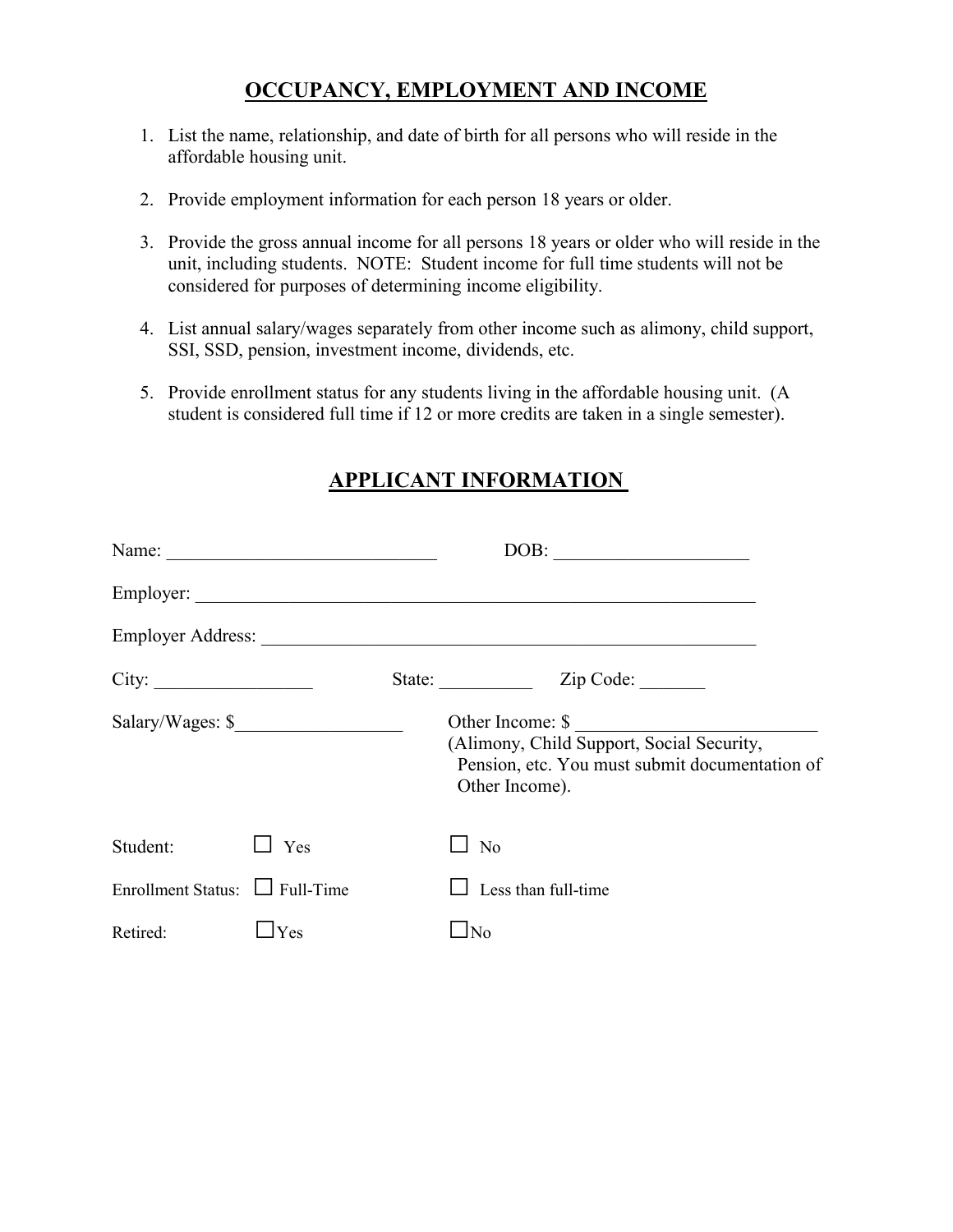#### **OTHER OCCUPANTS OF THE UNIT**

(Print extras as needed)

| City:                               |                  |                  | State: <u>Zip Code:</u>                                                                                                                |  |
|-------------------------------------|------------------|------------------|----------------------------------------------------------------------------------------------------------------------------------------|--|
|                                     | Salary/Wages: \$ |                  | Other Income: \$<br>(Alimony, Child Support, Social Security,<br>Pension, etc. You must submit documentation of<br>Other Income).      |  |
| Student:                            | $\Box$ Yes       | N <sub>o</sub>   |                                                                                                                                        |  |
| Enrollment Status: $\Box$ Full-Time |                  | $\Box$           | Less than full-time                                                                                                                    |  |
| Retired:                            | $\Box$ Yes       | $\Box$ No        |                                                                                                                                        |  |
|                                     |                  |                  |                                                                                                                                        |  |
|                                     |                  |                  |                                                                                                                                        |  |
|                                     |                  |                  |                                                                                                                                        |  |
| City:                               |                  | State:           | Zip Code:                                                                                                                              |  |
|                                     | Salary/Wages: \$ | Other Income: \$ | Cure income. <b>S</b><br>(Alimony, Child Support, Social Security,<br>Pension, etc. You must submit documentation of<br>Other Income). |  |
| Student:                            | Yes              | No               |                                                                                                                                        |  |
| Enrollment Status: $\Box$ Full-Time |                  |                  | Less than full-time                                                                                                                    |  |
| Retired:                            | $\Box$ Yes       | $\Box$ No        |                                                                                                                                        |  |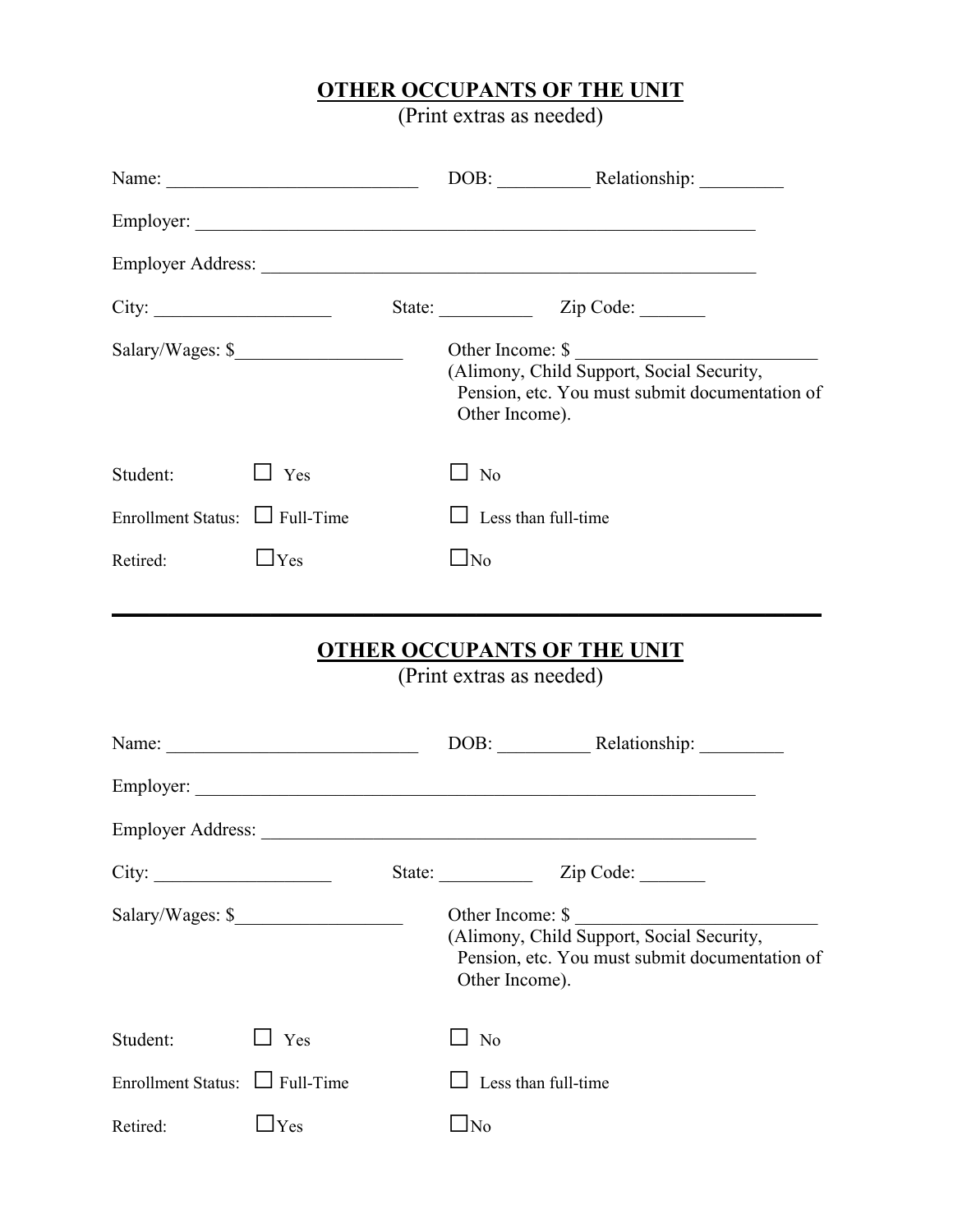

# **SENIOR CITIZEN PARENT(S) OF SLEEPY HOLLOW RESIDENT VERIFICATION FORM**

(Fill out if needed- This page MUST be Notarized below)

|                                                          | being duly sworn, affirms the following is true:                                                                                                                                                                                                                                                                                                                                       |  |
|----------------------------------------------------------|----------------------------------------------------------------------------------------------------------------------------------------------------------------------------------------------------------------------------------------------------------------------------------------------------------------------------------------------------------------------------------------|--|
| (Last Name)<br>(First Name)                              |                                                                                                                                                                                                                                                                                                                                                                                        |  |
|                                                          |                                                                                                                                                                                                                                                                                                                                                                                        |  |
| Child's Name: (First Name) (Last Name)                   |                                                                                                                                                                                                                                                                                                                                                                                        |  |
|                                                          |                                                                                                                                                                                                                                                                                                                                                                                        |  |
|                                                          | Child's Address: (Must be Sleepy Hollow Address)                                                                                                                                                                                                                                                                                                                                       |  |
|                                                          |                                                                                                                                                                                                                                                                                                                                                                                        |  |
| Applicant's Telephone Number:                            | Signature: New York Signature:                                                                                                                                                                                                                                                                                                                                                         |  |
|                                                          |                                                                                                                                                                                                                                                                                                                                                                                        |  |
| STATE OF NEW YORK                                        |                                                                                                                                                                                                                                                                                                                                                                                        |  |
| COUNTY OF WESTCHESTER                                    | $\sum$ SS.:                                                                                                                                                                                                                                                                                                                                                                            |  |
| notary public in and for said state, personally appeared | On the ___ day of ____________ in the year ___________ before me, the undersigned, a                                                                                                                                                                                                                                                                                                   |  |
| individual(s) acted, executed the instrument.            | personally known to me or proved to me on the basis of satisfactory evidence to be the<br>individual(s) whose name(s) is (are) subscribed to the within instrument and acknowledged to<br>me that he/she/they executed the same in his/her/their capacity(ies), and that by his/her/their<br>signature(s) on the instrument, the individual(s), or the person upon behalf of which the |  |

 $\mathcal{L}_\text{max}$  , we are the set of the set of the set of the set of the set of the set of the set of the set of the set of the set of the set of the set of the set of the set of the set of the set of the set of the set of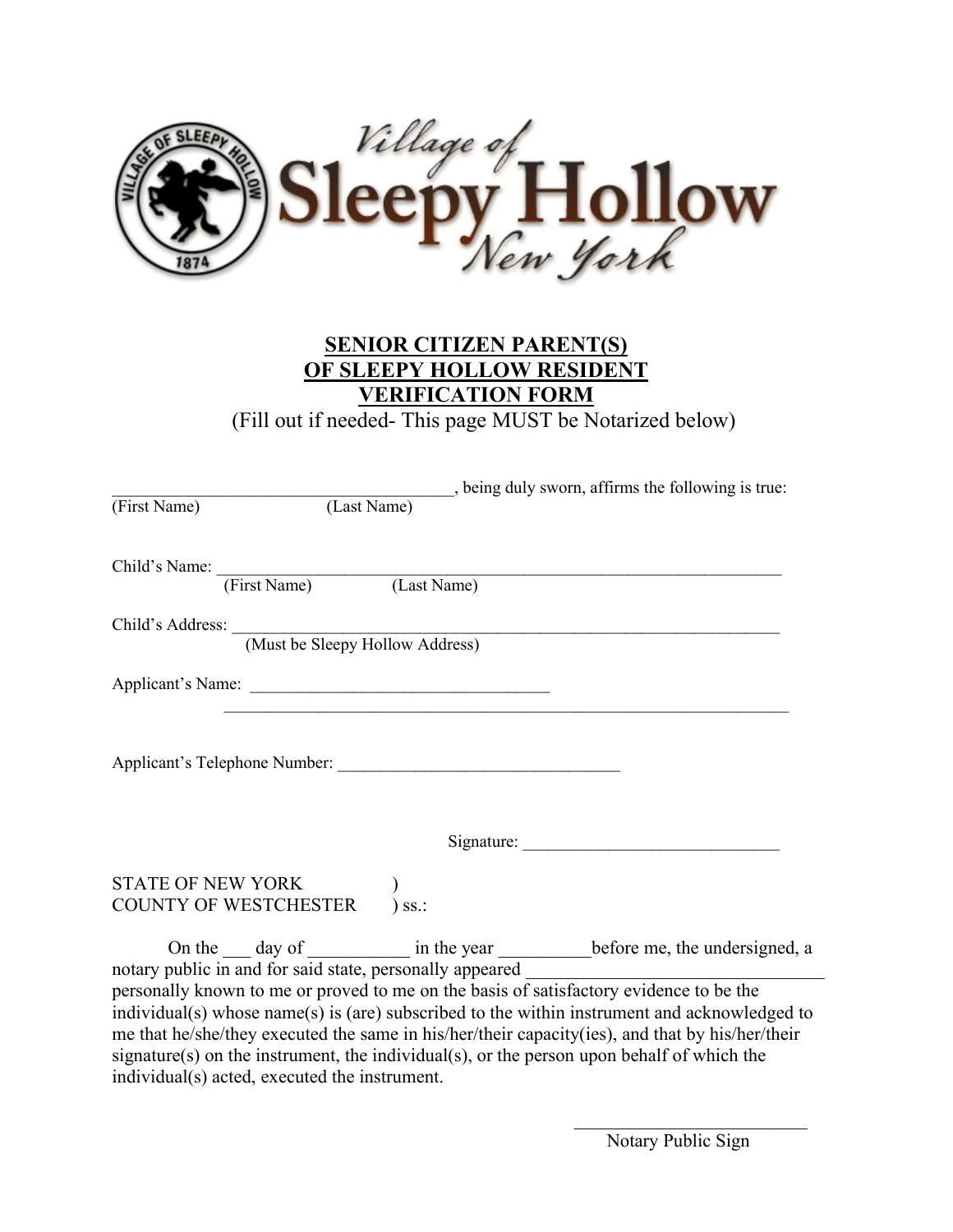

#### **EMPLOYMENT VERIFICATION FORM**

(This page MUST be Notarized below)

|                                            |                                                                   | being duly sworn, affirms the following is true:                                                                                                                                                                                                                                                                                                                                       |
|--------------------------------------------|-------------------------------------------------------------------|----------------------------------------------------------------------------------------------------------------------------------------------------------------------------------------------------------------------------------------------------------------------------------------------------------------------------------------------------------------------------------------|
| (First Name)                               | (Last Name)                                                       |                                                                                                                                                                                                                                                                                                                                                                                        |
|                                            |                                                                   |                                                                                                                                                                                                                                                                                                                                                                                        |
|                                            | Employer's Address: <u>(Must be Sleepy Hollow Address)</u>        |                                                                                                                                                                                                                                                                                                                                                                                        |
| Applicant's Name:                          | <u> 1989 - Johann Barbara, margaret eta idazlearia (h. 1989).</u> |                                                                                                                                                                                                                                                                                                                                                                                        |
| Applicant's Telephone Number:              |                                                                   |                                                                                                                                                                                                                                                                                                                                                                                        |
|                                            |                                                                   | Signature:                                                                                                                                                                                                                                                                                                                                                                             |
| STATE OF NEW YORK<br>COUNTY OF WESTCHESTER | $\sum$ ss.:                                                       |                                                                                                                                                                                                                                                                                                                                                                                        |
|                                            |                                                                   | On the ___ day of ____________ in the year ___________ before me, the undersigned, a                                                                                                                                                                                                                                                                                                   |
|                                            |                                                                   | personally known to me or proved to me on the basis of satisfactory evidence to be the<br>individual(s) whose name(s) is (are) subscribed to the within instrument and acknowledged to<br>me that he/she/they executed the same in his/her/their capacity(ies), and that by his/her/their<br>signature(s) on the instrument, the individual(s), or the person upon behalf of which the |

individual(s) acted, executed the instrument.

Notary Public Sign